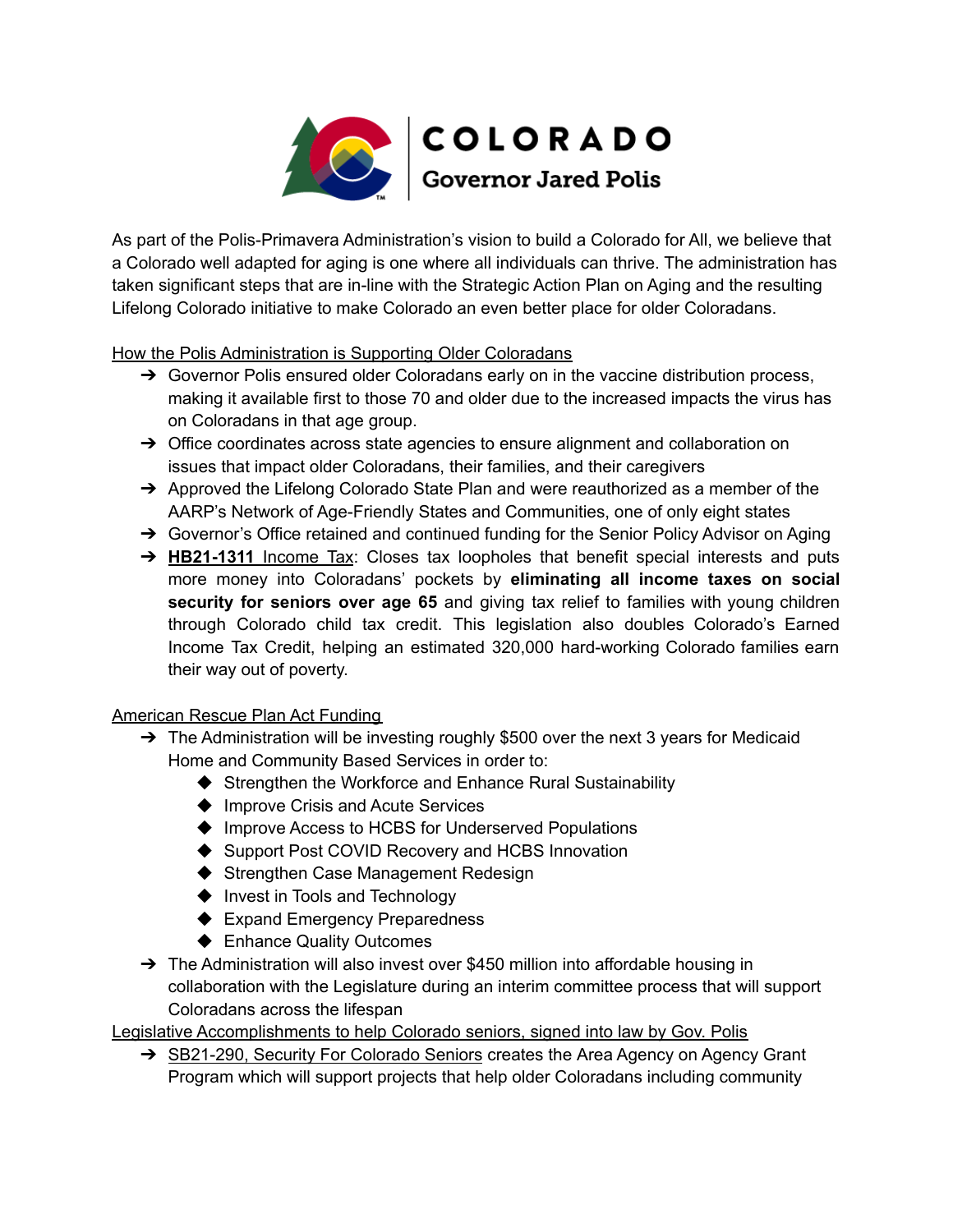services; infrastructure improvements; health promotion; transportation services; home modification; and fall prevention and chronic disease management programs.

- $\rightarrow$  SB21-118, Alternative Response Mistreatment At-risk Adults creates the alternative response pilot program for counties to use when they receive low-risk reports of mistreatment or self-neglect of an at-risk adult. The Department of Human Services must select up to 15 counties to participate in the pilot and provide training and technical assistance to those counties.
- → SB21-158, Increase Medical Providers For Senior Citizens modifies the Colorado Health Service Corps program in the Department of Public Health and Environment to include geriatric advanced practice providers. It allows geriatric advanced practice providers who meet certain criteria to participate in an education loan repayment program and appropriates \$400,000.
- → SB21-146, Improve Prison Release Outcomes requires the Colorado Commission on Aging in the Department of Human Services to study and make recommendations related to health insurance enrollment for inmates who are 65 years of age or older upon release from prison.
- → SB21-181, Equity Strategic Plan Address Health Disparities renames the Health Disparities Grant Program as the Health Disparities and Community Grant Program and expands its functions. The program's grantmaking scope is broadened to address social determinants of health for underrepresented populations in order to improve health outcomes across the lifespan.
- ➔ SB21-251, General Fund Loan Family Medical Leave Program creates a one-time state transfer of \$1.5 million from the General Fund to the Family and Medical Leave Insurance Fund for the initial implementation of paid leave for family caregivers.
- → SB21-148, Creation Of Financial Empowerment Office creates the Financial Empowerment Office in the Department of Law to expand access to safe and affordable banking and credit, and free individual financial counseling and coaching, as well as developing stronger consumer protections
- → SB21-175, Prescription Drug Affordability Review Board saves Coloradans money on the cost of prescription drugs by creating a Prescription Drug Affordability Board tasked with capping the high cost of prescription drugs for top prescriptions
- → SB21-075, Supported Decision-making Agreement will allow adults with disabilities to use supported decision making instead of guardianship, giving them more control of their own lives
- → HB21-1264, Funds Workforce Development Increase Worker Skills creates the Investments in Reskilling, Upskilling, and Next-skilling Workers Program, and the Workforce Innovation Act. It provides funding for multiple education programs, and creates the Workers, Employers, and Workforce Centers Cash Fund. It transfers \$225.0 million to the cash fund and appropriates \$75.0 million to various workforce development programs.
- → HB21-1271, Department Of Local Affairs Innovative Affordable Housing Strategies creates three different programs in the Department of Local Affairs: the Housing Development Incentives Grant, Planning Grant Program, and the Affordable Housing Guided Toolkit and Local Officials Guide. Each of these programs promotes the